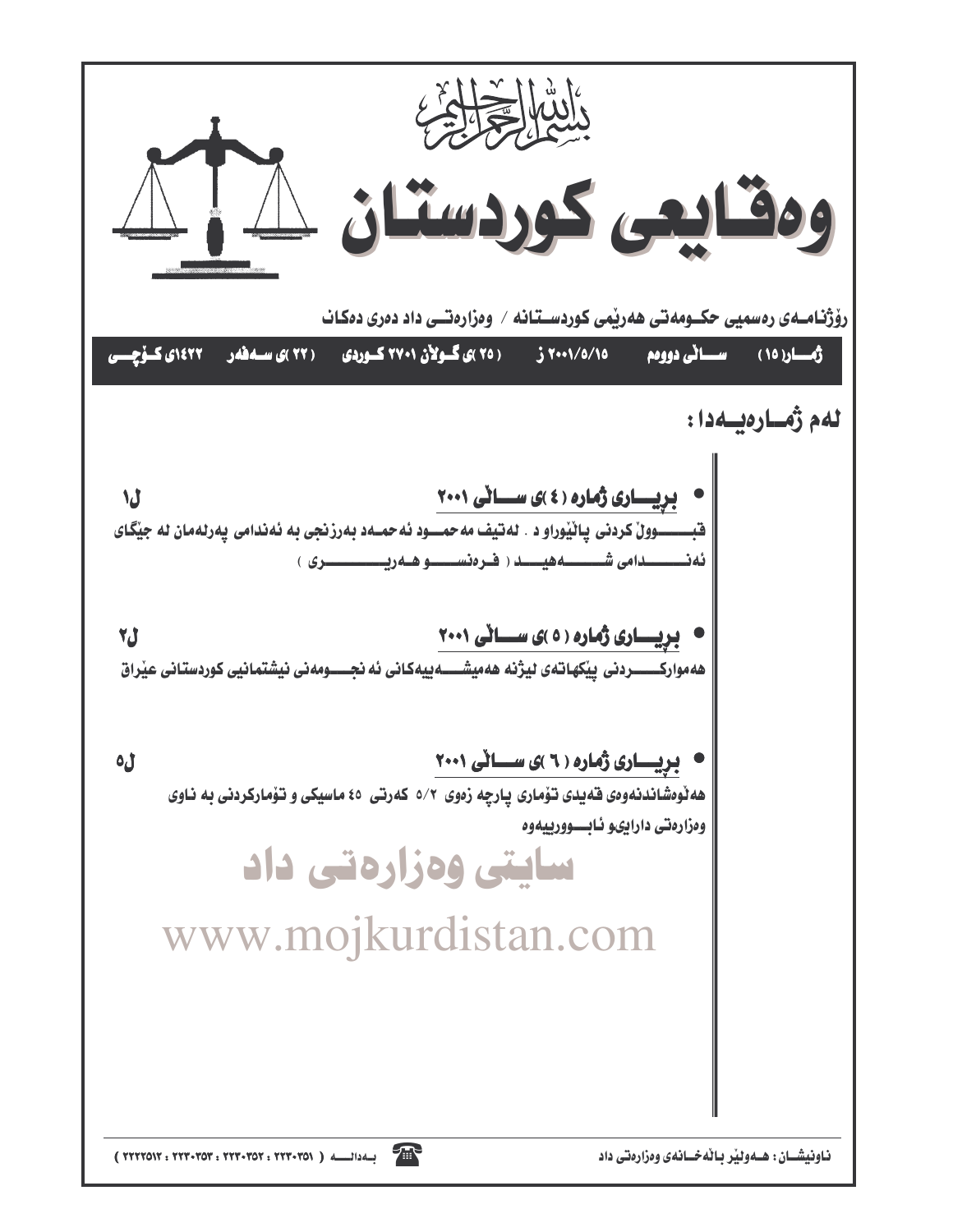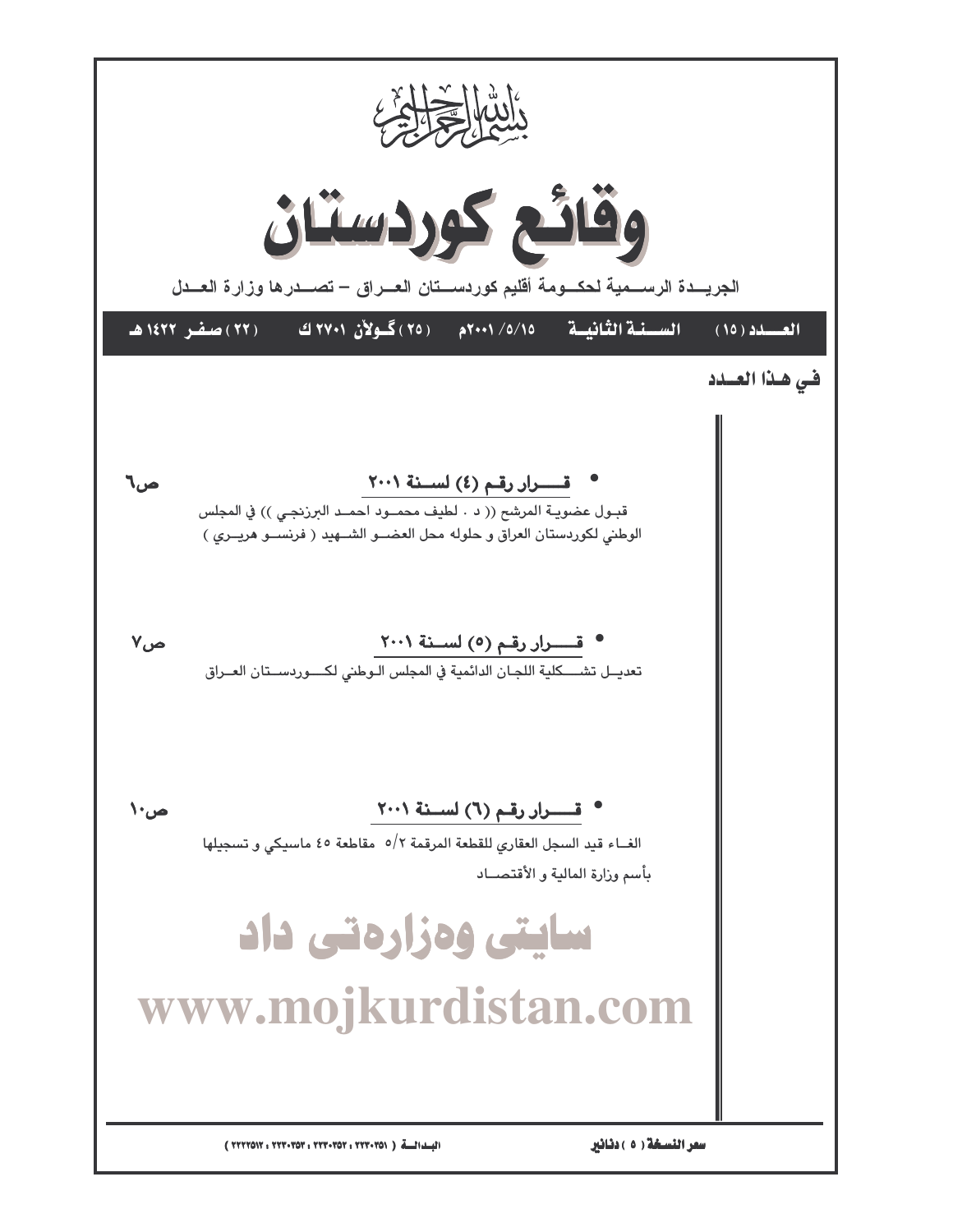

#### يه ناوي خواي گهوريو ميهريييان

ىە ناوي گەنەوە ئه نجومەنى نيشتمانيى كوردستانى عيراق أمارهى بسريسسار: ٤ رۆژى بىريسار: ٢٠٠١/٥/٢

ياسا

((بسريسار))

پشت به حوکمی ماددهی (٤٤) و برِگه (٢)ی مـاددهی (٣٧) لـه ياسـای ژمـاره (۱)ی هــهموارکراوی ســالّی (۱۹۹۲)و ، لهســهر داواکــاریی ژمــاره (۳۱۹)ی رۆژی (۲۰۰ $/\epsilon/\gamma$ ی مهکتهبی سیاسـی پـارتی دیمـوکراتی کوردسـتان کـه خـوّی خـاوهن لیےستی (زەرد)ی ھەلىژاردنــه ، ئەنجومــەنى نیےشتمانیی کوردسـتانی عیّـراق لــه دانیشتنی ژماره (۸)ی رۆژی (۲/۰۰۱/۰/۲) یدا ئهم بریارهىدا : يه کهم : قبوولٌ کرا که پالٽوراو ( د . لهتيف مه حمود ئه حمله د به رزنجي ) لـه ئەنجومەنى نیشتمانیى كوردستانى عێراق ببیٚ بە ئەندام و جێگاى ئەنـدامى شـﻪھید ( فرەنسۆ تۆما ھەريرى ) بگرێتەوە . دووهم : ئهم برياره له رۆژى (٢/٥/٢) هوه دهخرێته بهركار . س**ێیه**م : ئهم بږیاره له (وهقایعی کوردستان)دا بلاْودهکرێتهوه

> د . رۆژنـورى شـاوەيـس ســهروْکی ئه نجــومهنی نیشتمانیی کوردســتانی عیّــراق



www.mojkurdistan.com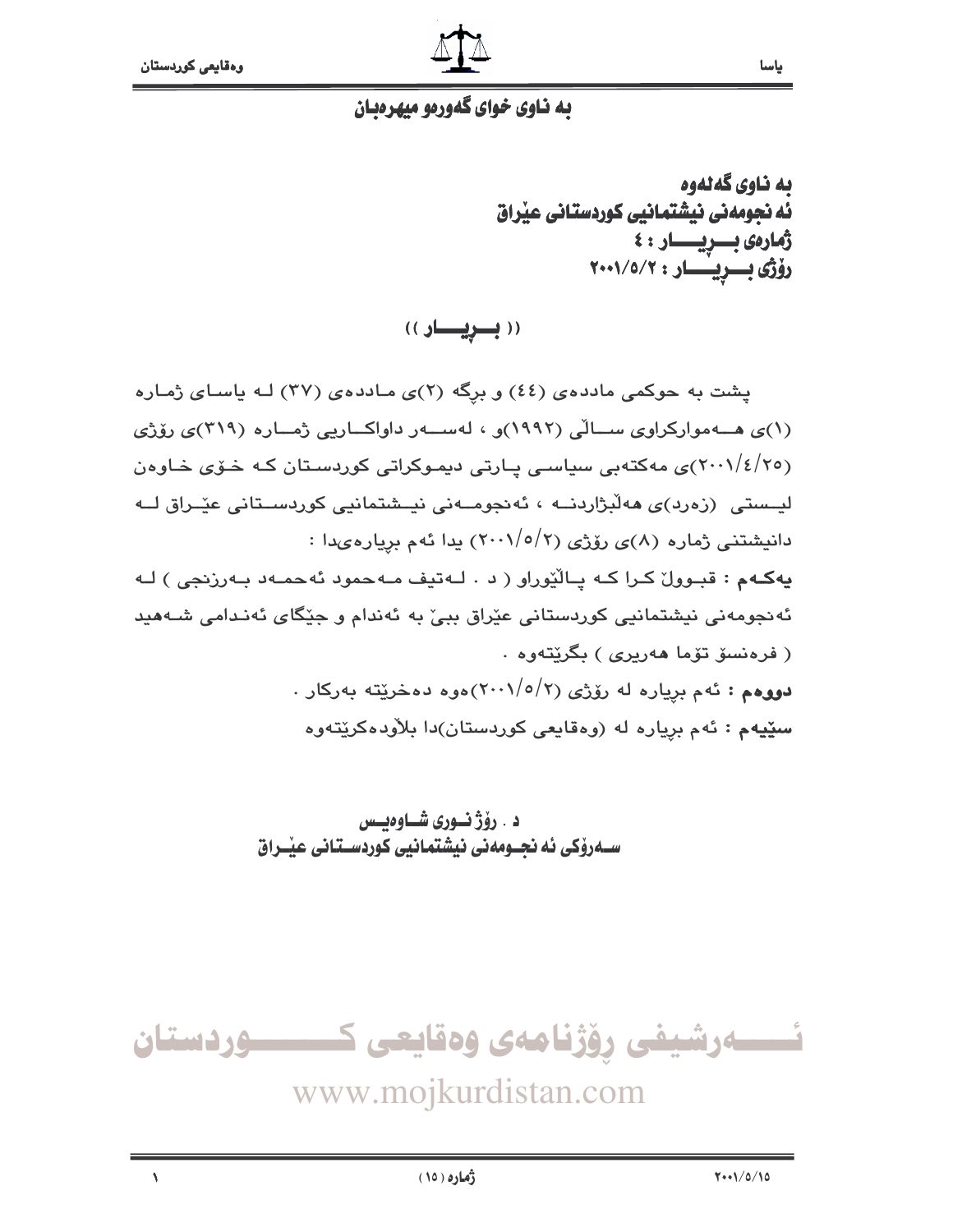## به ناوي خواي گهورهو ميهرهبان

به ناوي گهڻهوه ئه نحومهنی نیشتمانیی کوردستانی عیراق ژمارەى بىريسسار: ٥ رۆژى بىريىسار: ٢٠٠١/٥/٢

((بسريسار))

پشت به حوکمی مادده (۳۸) له پیریوی ناوخوی ژماره (۱)ی ههموارکراوی سالی (۱۹۹۲)ی ئەنجومەنى نیشتمانیى كوردستانى ــ عێراق ، ئەنجومەن لە دانیشتنى رۆژى (٢/٥/٢)يدا ئـەم بريارەىدا :

پهکهم : پێکهاتهی لیژنه ههمیشهیپهکانی ئهنجومهن که لـه خـوارهوه هـاتووه ، هـهر وهك ئـهوه دهمیننیتهوه که له بریاری ژماره (٦)ی رۆژی (۱۱/٤/۱۱)ی ئه نجومهندا هاتووه :

- ۰۱ لیژنهی کاروباری یاسایی ۰
- ٢. ليژنهي کاروباري دارايي و ئابووري .
	- ۰۳ لیژنهی کارویاری ناوخق .
- ٤. لیژنهی کاروباری یهروهردهو فیرکردنی بالا .
- ۰. ليژنهي پهيوهندييهکان و کاروباري رۆشنبيري .
	- ٦. ليژنهي ئهوقاف وكاروباري ئيسلامي .
		- ۰۷ لیژنهی کارویاری بیشمهرگه .

دووهم : پێکهاتهی باقیمەنی لیژنه هەمیشەپیەکانی دیکه ، وەك ئەمە دەبیٚ :

- ۰۱ لیژنهی کشتوکال و ئاودیری : <mark>أ-</mark> كاكه رەش محمـد نەقشىبەندى . ب- د . لطيف محمود أحمد . ج− أحمد على عمر .
	- د- جعف على عبدالعزيــز .

 $\mathsf{r}$ 



www.mojkurdistan.com

ياسا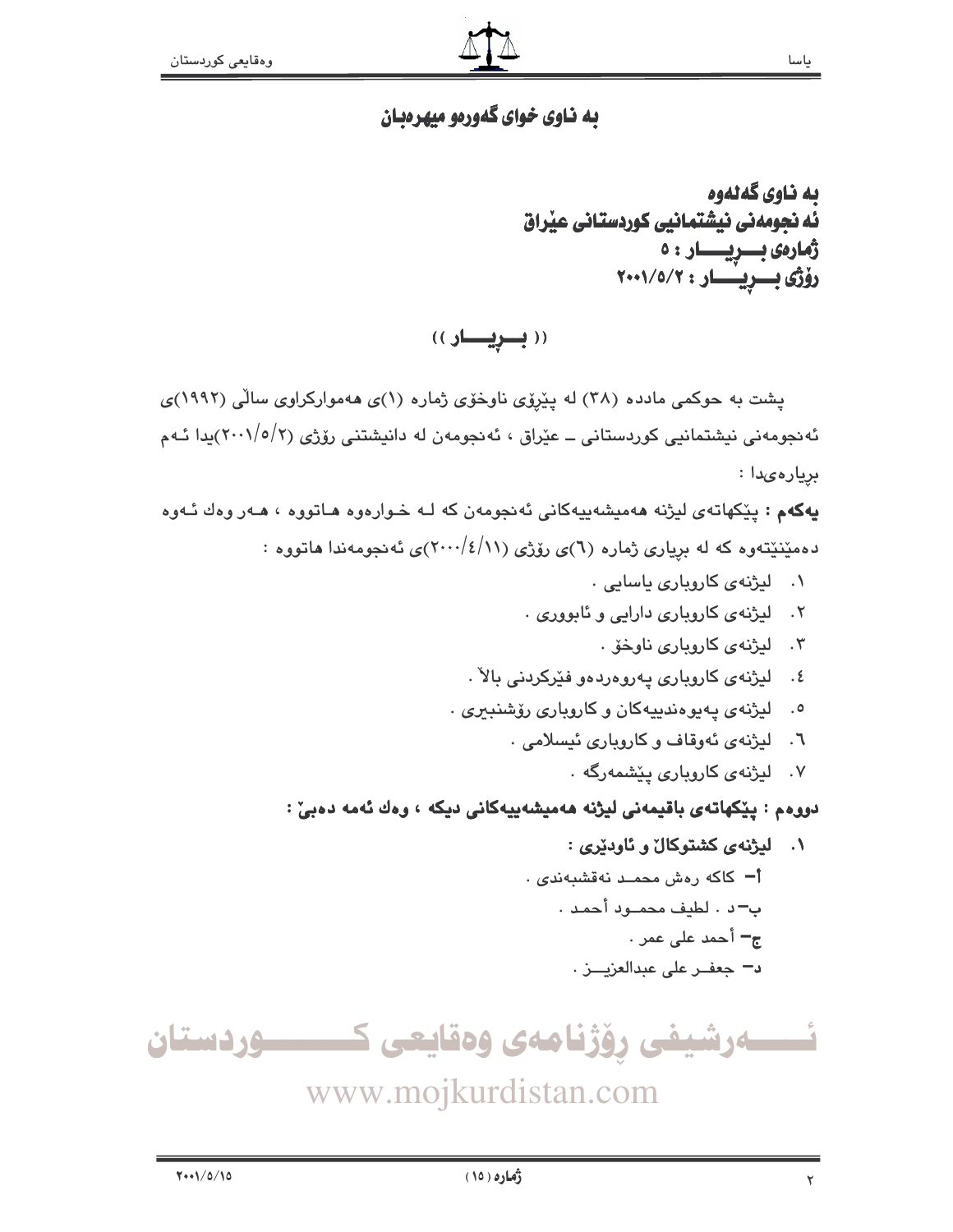- ى محسن صالح عبدالعزيز .
- .<br>ز. سعيد محمد صديق هروري .

## ٢. لیژنهی کاروباری تهندروستی و کۆمهلایهتی :

- ا.شفيق أمين محمد. ب.د . قيس ديوالي .
- ج .عفان عثمان نەقشبەندى .
	- د ظاهر محمد ابراهیم .
		- ه سلام کريم خان .
			- و.جوهر شاواز .
	- ز.د . لطيف محمود احمد .
- ی قاسم محمد قاسم (( د ۰ رزگار )) .

# ۳ ليژنهى شارهوانييهكان و گواستنهوهوگهياندن :

- أ. مهلا هادى خضر كويخا. ب . مامەند محمد امين بابكر .
	- ت ، ابراهيم سعيد محمد .
- پ . فرحان عبالله شەرەفانى .
- ج . محمد سعيد احمد يعقوبي .

#### ٤ ليژنهي پيشهسازي ورزهو كانزاكان :

- أ– محمد امين مولود . ب– د . ادريس هادي صالح .
- ج- جلال محمد سليم خۆشناو .
- د– يوسف جميل مبران .
	- ه- د . سليم على مەلىق.

## ٥.ليژنهي مافي مروّفي:

- <sup>آ</sup>– عبدالخالق زەنگەنە .  $\cdot$  بحيى محمد عبدالكريم بەرزنجى ج<sup>ـــ</sup> سفر محمـد حسين . د– رجب شعبان . ه— أكرم عاشور عۆدىشۆ .
	- و أكرم عزت نجيب .

#### ٦. ليژنهى ئەشغال و ئاوەدانكارى :

<sup>أ</sup>— ابراهيم سعيد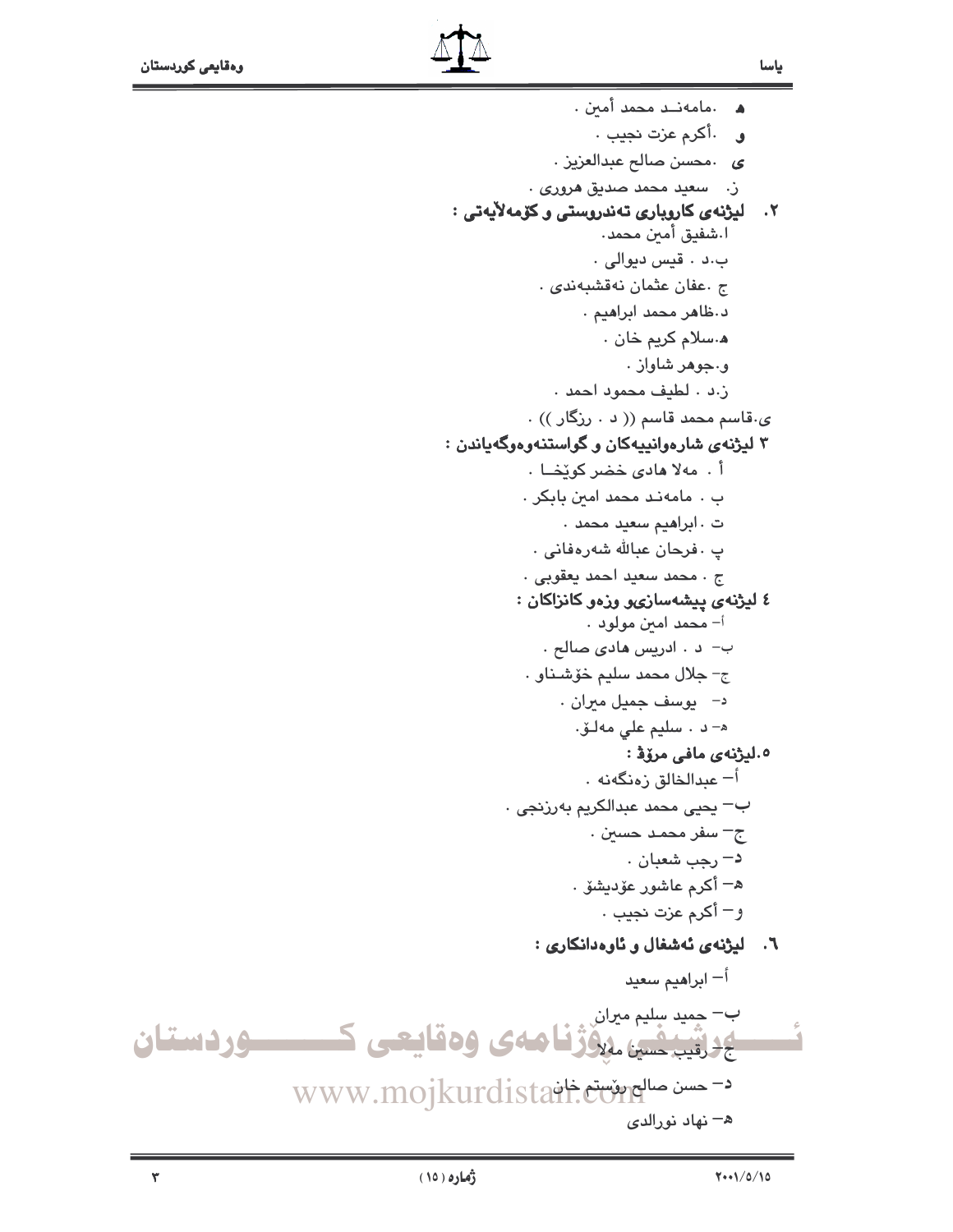- ٧. لیژنهی یاراستنی مافی ئافرهت : <sup>اُ—</sup> زمرا حاجي طه ٠ ب— شفيقه فقيٌ عبدالله . ج– فوزيه عزالدين رشيد . د– عىدالخالق زەنگەنە ٠ هـ - مهلا طاهر محمد زين العابدين . و– شمائيل ننو بنيامين . ز – سفر محمد حسين . ح- احمد سالار عبدالواحد . س**ٽيهم :** ئهو ليژنانهي به پٽي ماددهي دووهمي ئـهم بريـاره پٽيك هٽنـراون ، پٽويـسته بـه پٽـي برگه (۳)ی ماددهی (۲۹) لهیپروی ناوخوّی ژماره (۱) ی هـهموارکراوی سالّی (۱۹۹۲ )ی ئه نجومـهن ، هـهر ليژنهيـهو سـهرۆکێك و جێگـری سـهرۆك و موقـهررێك لـه نێـوان ئەندامەكانى خۆياندا بۆ خۆيان مەلبژيرن.
- چوارهم : ئهم برياره له رِۆِرْي ئيقرار كردنييەوهكه ئەكاتە ( ٢٠٠١/٥/٢ )دهخريّتـه بـهر كـار و لـه (وهقايعي كوردستان) دا بلاو دهكريتهوه .

د . رۆژ نــورى شــاوەيــس سـهروکی ئه نحـومهنی نیشتمانیی کوردسـتانی عیّـراق

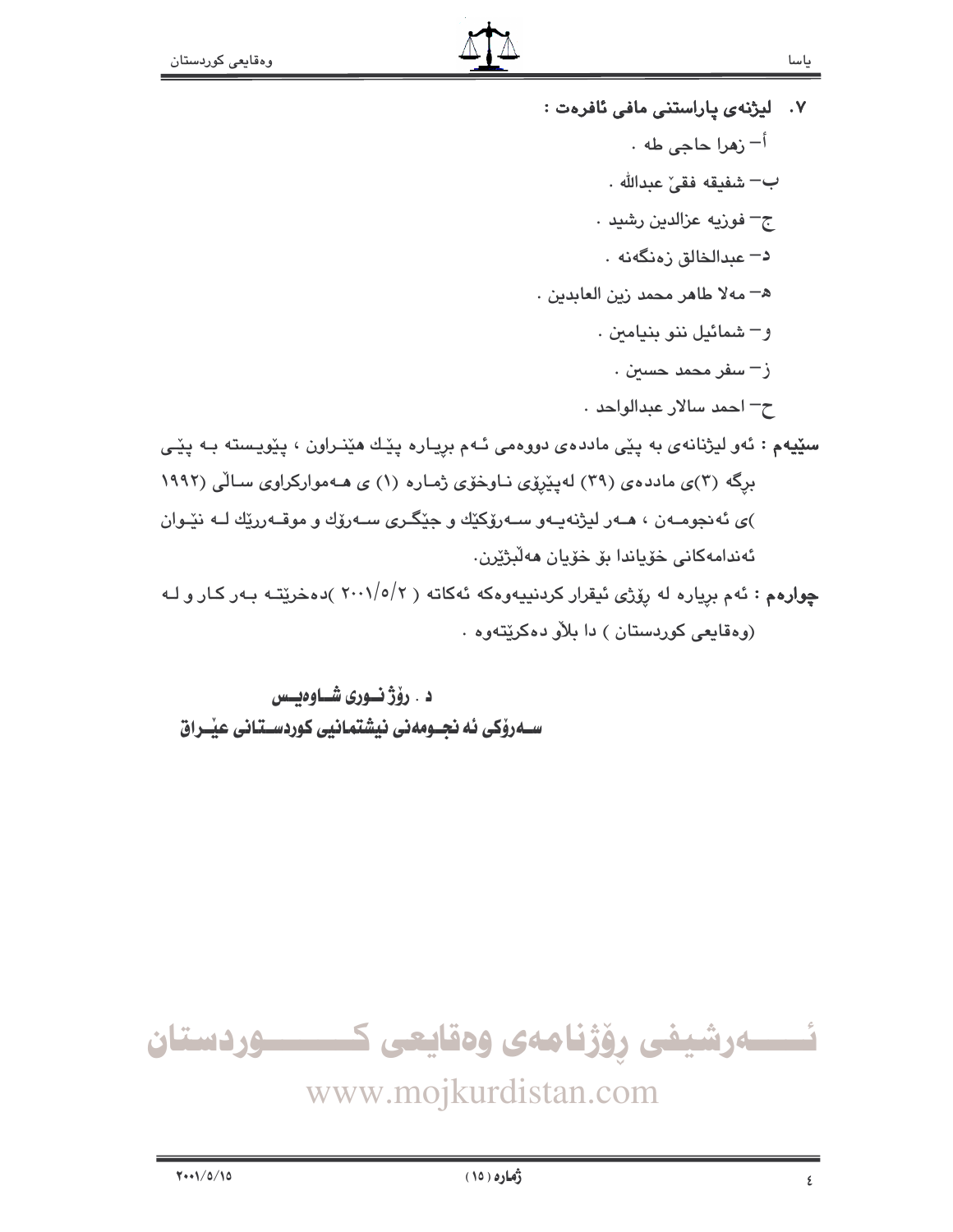

#### به ناوي خواي گهورهو ميهرهبان

ىە ناوي گەنەوە ئه نجومهنی نیشتمانیی کوردستانی عیراق أمارەي بىريسىار: ٦ رۆژى بىريىسار : ٢٠٠١/٥/٢

((بويار))

پشسست به حوکمهکانی برِگه (أ) له ماددهی (٥٦)ی یاسای ژماره (١)ی سالّی (١٩٩٢)و ، لەسەر داواكردنى ئەنجومەنى وەزيران ، ئەنجومەنى نيشتمانيى كوردستانى عێراق لـە دانيشتنى رۆژى (٢٠٠١/٥/٢) يدا ئەم بريارەيدا :

ماددەي يەكەم : قەيىدى تۆمـارى عـەقارى پارچـە زەويـى ژمـارە (٢/٥)ى موقاتەعـەى (٤٥) ـــ ماسـيكى ، كـە روویهرهکهی (۵۸۰) دۆنمەو بە ژمارەی ( ۲۱ نیسان / ۱۹۹۲ و بـەرگ ۲۰۸ دهـۆك ) تۆمـارکراوە ئیلغا دەكرى، ، بە ناوى وزارەتى دارايى و ئابوورىيەوە بۆ حكومەتى ھـەرێمى كوردسـتان تۆمـار دەكرێتەوە .

> ماددەئ دووەم : پێویسته ئەنجومەنی وەزیران ئەم بریارە بخەنە بەركار .

ماددەي سێپەم : ئهم برياره له رۆژى بلاوكردنهوهى له (وهقايعى كوردستان)دا دهخريته بەركار .

د . رۆژ نسورى شساوەيسى <u>سی</u>مرو<u>ٰکی نه نچ وم</u>منی ن<del>یش</del>تمانیی کوردسیتانی عیبراق ەرشىفى

www.mojkurdistan.com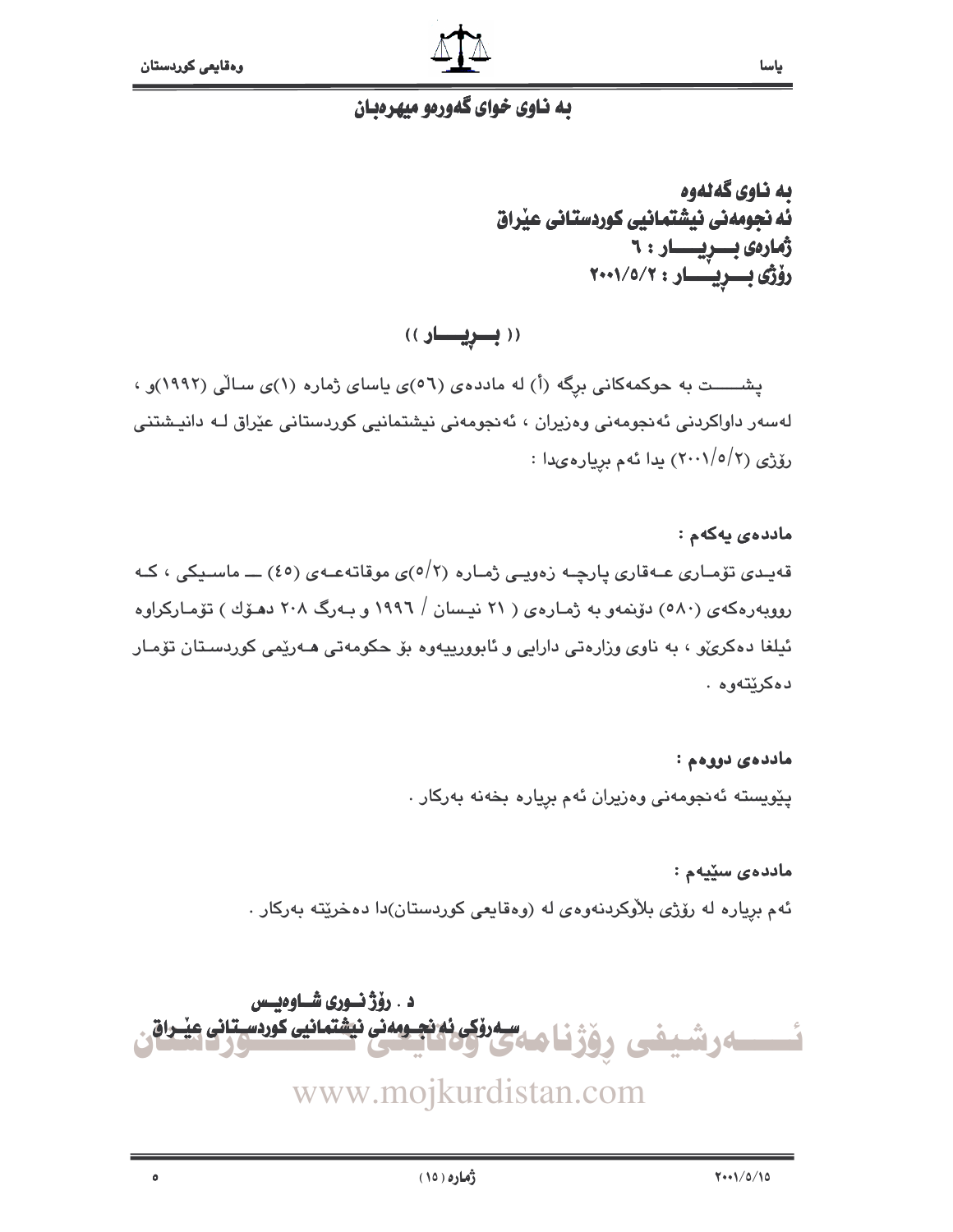

ياسا

# بسم الله الرحمن الرحيم

بإسم الشعب الجلس الوطني لكوردستان العراق رفق قسرار : ٤ تأريخ الأصدار: ٢٠٠١/٥/٢

 $($ ( ( فسواد ))

أستناداً لحكم المادة (٤٤) و الفقرة (٢) من المادة (٣٧) من القانون رقم (١) لسنة ١٩٩٢ المعدل و بناءاً على طلب الحزب الـديمقراطي الكوردسـتاني / المكتـب الـسياسي المـرقم (٣١٩) و المـؤرخ ٢٠٠١/٤/٢٥ باعتباره صـاحب القائمـة الأنتخابيـة ( الـصفراء ) قـرر المجلـس الـوطني لكوردسـتان العراق بجلسته المرقمة (٨) و المنعقدة في ٢٠٠١/٥/٢ ما يلي: **أولاً :** قبول عضوية المرشح ( د . لطيف محمود أحمد برزنجي ) في المجلس الـوطني لكوردسـتان العراق و حلوله محل العضو الشهيد ( فرنسو توما هريرى ) . ثانياً : يعتبر القرار نافذاً من يوم ٢٠٠١/٥/٢ . **ثالثاً :** ينشر هذا القرار في جريدة وقائم كوردستان .

د . رۆژ نسورى شــاويـس رئيس المجلس الـوطنـي لكــوردسـتان العــراق

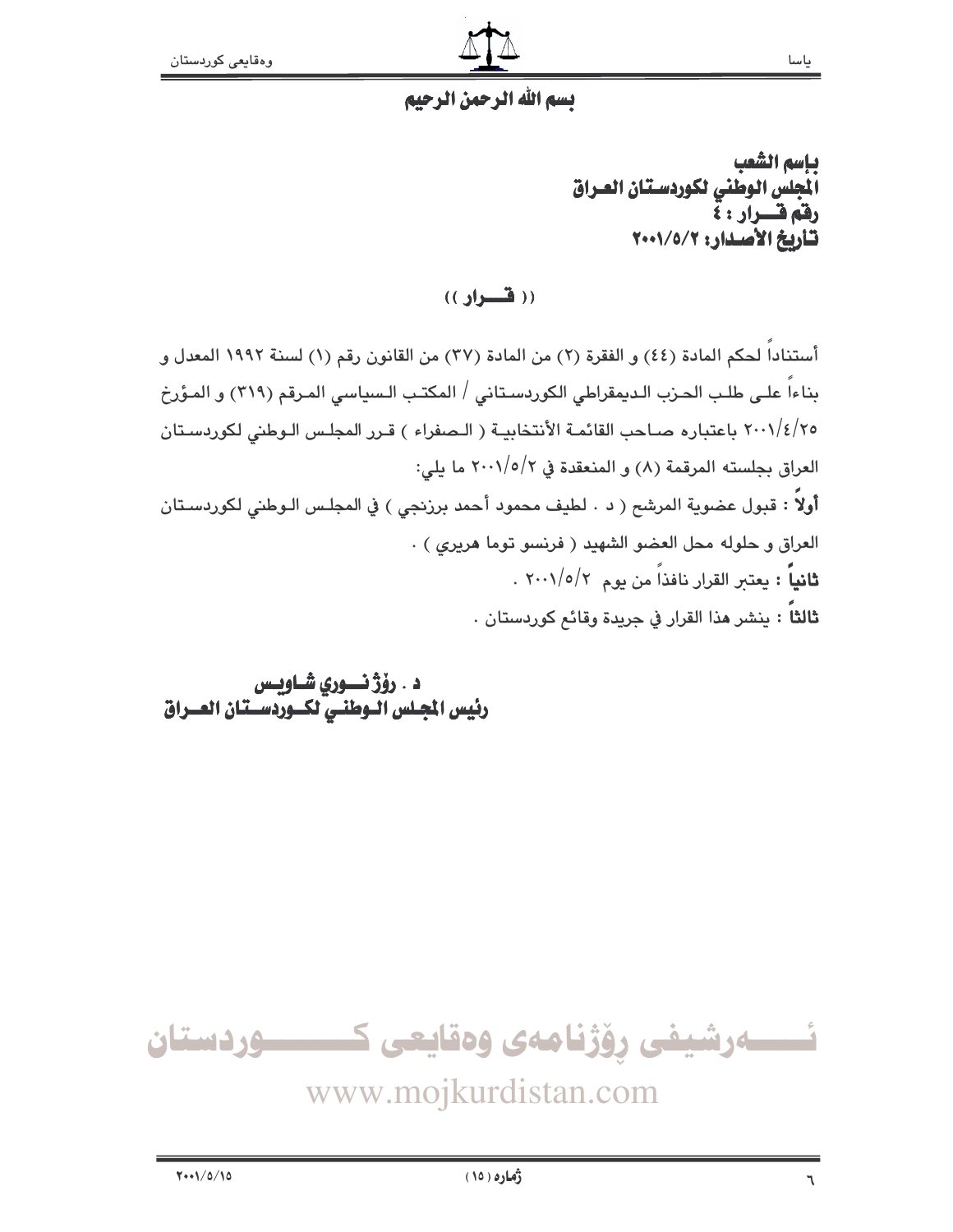#### بسم الله الرحمن الرحيم

بإسم الشعب المجلس الوطني لكوردستان العراق رفم فسرار : ه تأريخ الأصدار: ١٧٠١/٥/٢

 $($ ( ( فسواد ))

أستناداً لحكم المادة (٣٨) من النظام الداخلي للمجلس الوطني لكوردستان ــ العراق رقـم (١) لسنة ١٩٩٢ المعدل و القرار ٣ في ٢٠٠١/٤/١٢ قرر المجلس في جلسته المنعقدة بتأريخ ٢٠٠١/٥/٢ ما یلی :

أولاً : تبقى تشكيلة اللجان الدائمية للمجلس الواردة أدناه كما وردت في قـرار المجلـس المـرقم (٦) في ۲۰۰۱/٤/۱۱ و هي :

- ٠. لجنة الشؤون القانونية .
- ٢. لجنة شؤون المالية و الأقتصادية .
	- ٢. لجنة الشؤون الداخلية .
- ٤. لجنة شؤون التربية والتعليم العالى .
	- ٥. لجنة العلاقات و الشؤون الثقافية .
- ٦. لجنة الأوقاف و الشؤون الأسلامية .
	- ٧. لحنة شؤون البيشمهرگه .
- ثانيا : تكون تشكيلة اللجان الدائمية المتبقية كما يلي : <sup>أ</sup> لجنة الزراعة و الرى . ب– كاكه رەش محمد نقشبندى .
- ج- د. لطيف محمود أحمد. د– أحمد على عمر . ه- جعفر على عبدالعزيز . و– . مامند محمد أمين . ز – أكرم عزت نجيب .
	- ح محسن صالح عبدالعزيز .
	- گ– سعيد محمد صديق *ه*روري .

 $\mathsf{v}$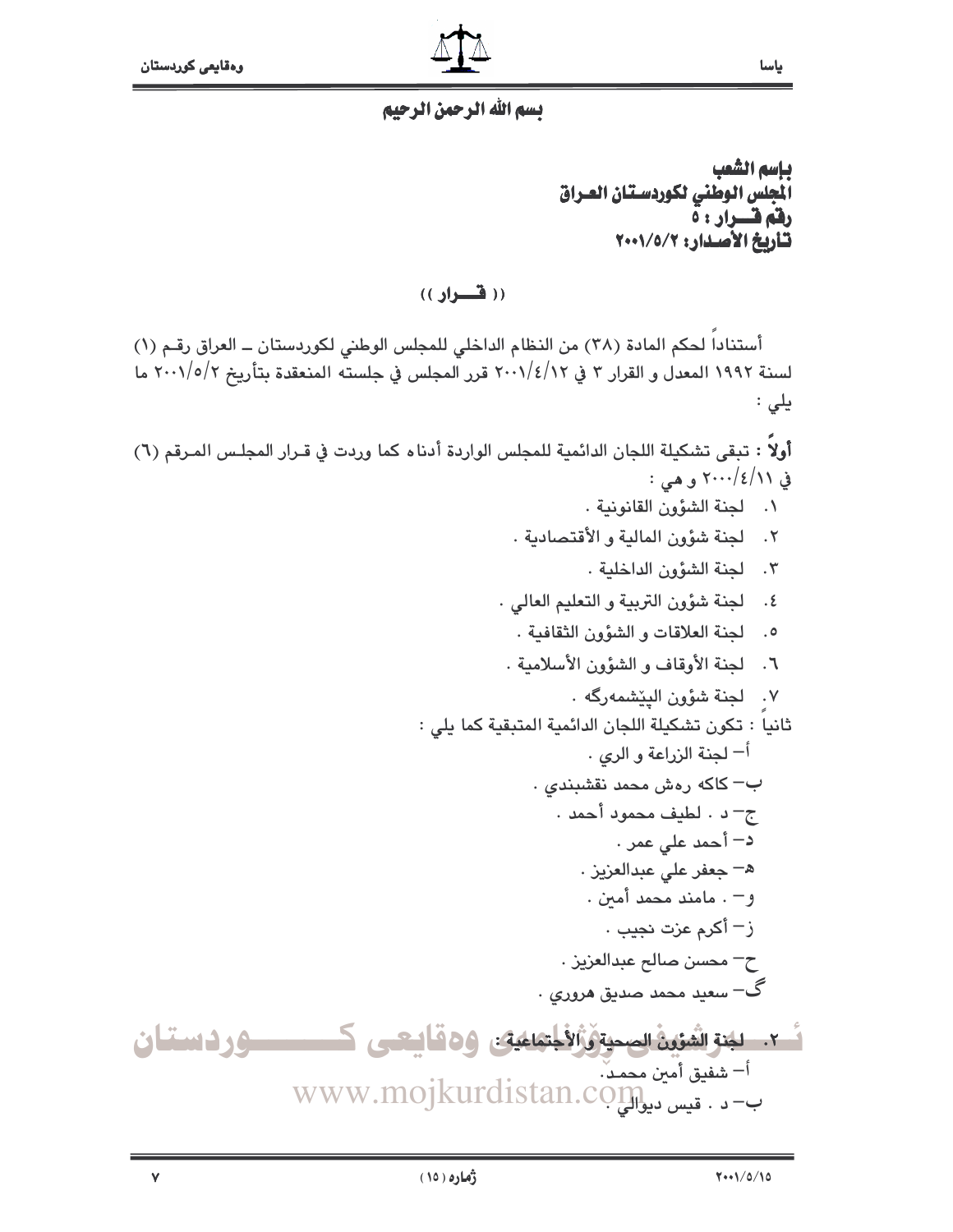ج - عفان عثمان نقشبندي د– ظاهر محمد ابراهيم ه– سلام کريم خان و– جوهر شاواز ز- د .لطيف محمود احمد ح– قاسم محمد قاسم (( د. رزگار )) ٢. لجنة البلديات والنقل والمواصلات <sup>أ</sup>– ملا ما*دی* خضر کویخا ۰ ب– مامند محمد امین بابکر ج<sup>ــ</sup> ابراهيم سعيد محمد . د– فرحان عبالله شرفانی ه– محمد سعيد احمد يعقوبي ٤. لجنة الصناعة والطاقة والمعادن : أ– محمد امىن مولود . ب– د . ادريس هادي صالح .  $\cdot$  جالال محمد سليم خوشناو د–۔ یوسف جمیل میران . ه- د . سليم على ملو . 0. لجنة حقوق الانسان : أ– عبدالخالق زنگنه ٠ ب– يحيى محمد عبدالكريم برزنجى ٠ ج<sup>ـــ</sup> سفر محمد حسي*ن* . د– رجب شعبان . ه– أكرم عاشور عوديشو . و – أكرم عزت نجيب . ٦. لجنة الأشغال و الأعمار : <sup>أ</sup>— ابراهيم سعيد ٠  $\cdot$  جميد سليم ميران ج– رقيب حسين ملا . <u>۔ ۔ اسٹسٹریشنڈا م</u>ی وہقایعی ک

WWW.mojkurdistan.com· خهاد نورالدین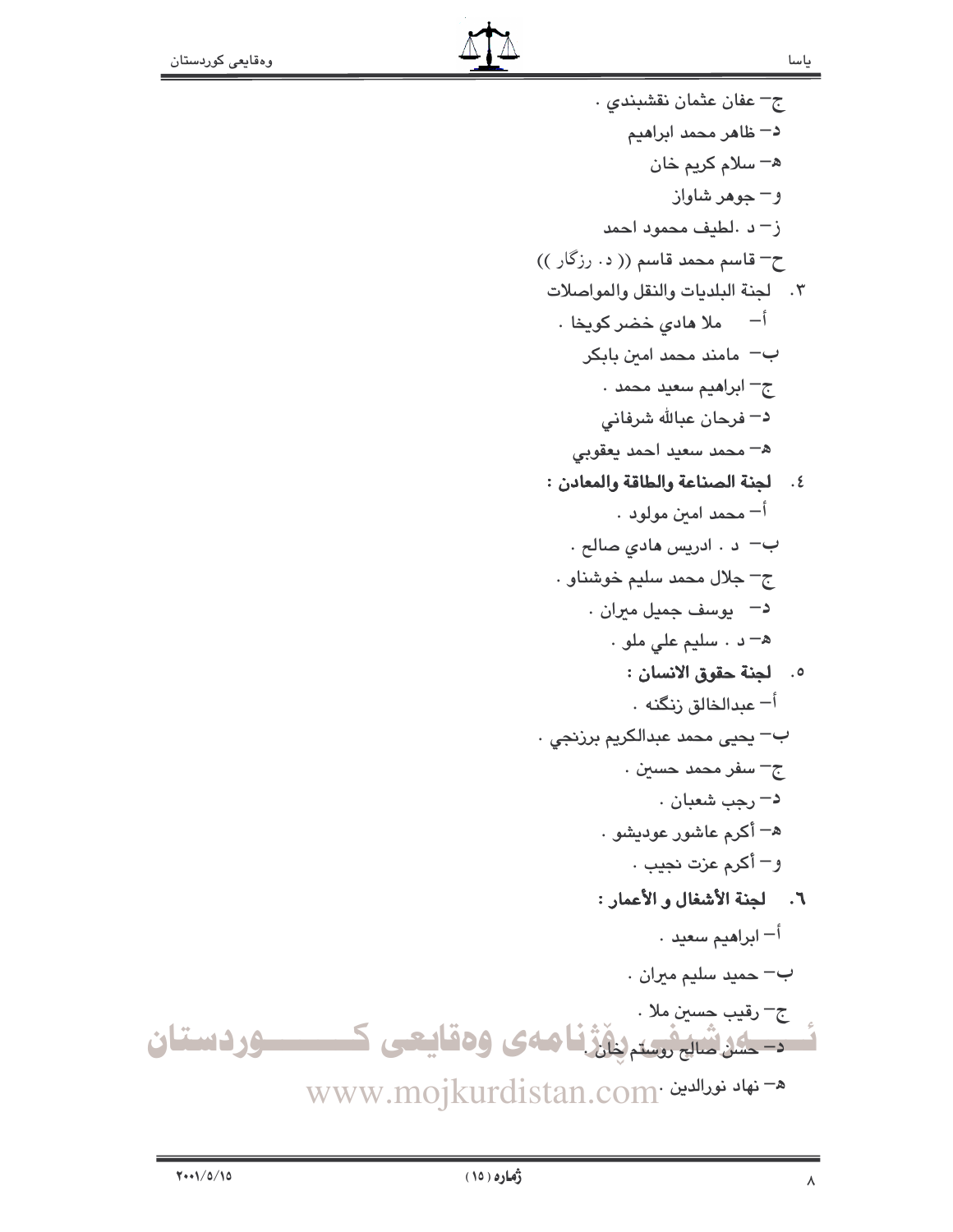- ٧. لجنة الدفاع عن حقوق المرأة : <sup>أ</sup>– زهرا حاجى طه ٠ ب— شفيقة فقي عبدالله . ج– فوزية عزالدين رشيد . د– عبدالخالق زنگنه ٠ ه- ملا طاهر محمد زين العابدين . و– شمائيل ننو بنيامين . ز – سفر محمد حسين . ح– احمد سالار . **ثالثاً** :على اللجان المشكلة بموجب المادة ثانياً من هذا القـرار انتخـاب رئـيس و نائبـاً للـرئيس و مقرراً لها من بين اعـضائها اسـتناداً للفقـرة (٣) مـن المـادة (٣٩) مـن النظـام الـداخلي
	- للمجلس رقم (١) لسنة ١٩٩٢ المعدل .

**رابعاً : ي**نفذ هذا القرار من تأريخ اقراره في ٢٠٠١/٥/٢ و ينشر في الجريدة الرسمية .

د . رۆژ نسوري شــاويــس رئيس الجلس الوطنس لكسوردسستان العسراق



# www.mojkurdistan.com